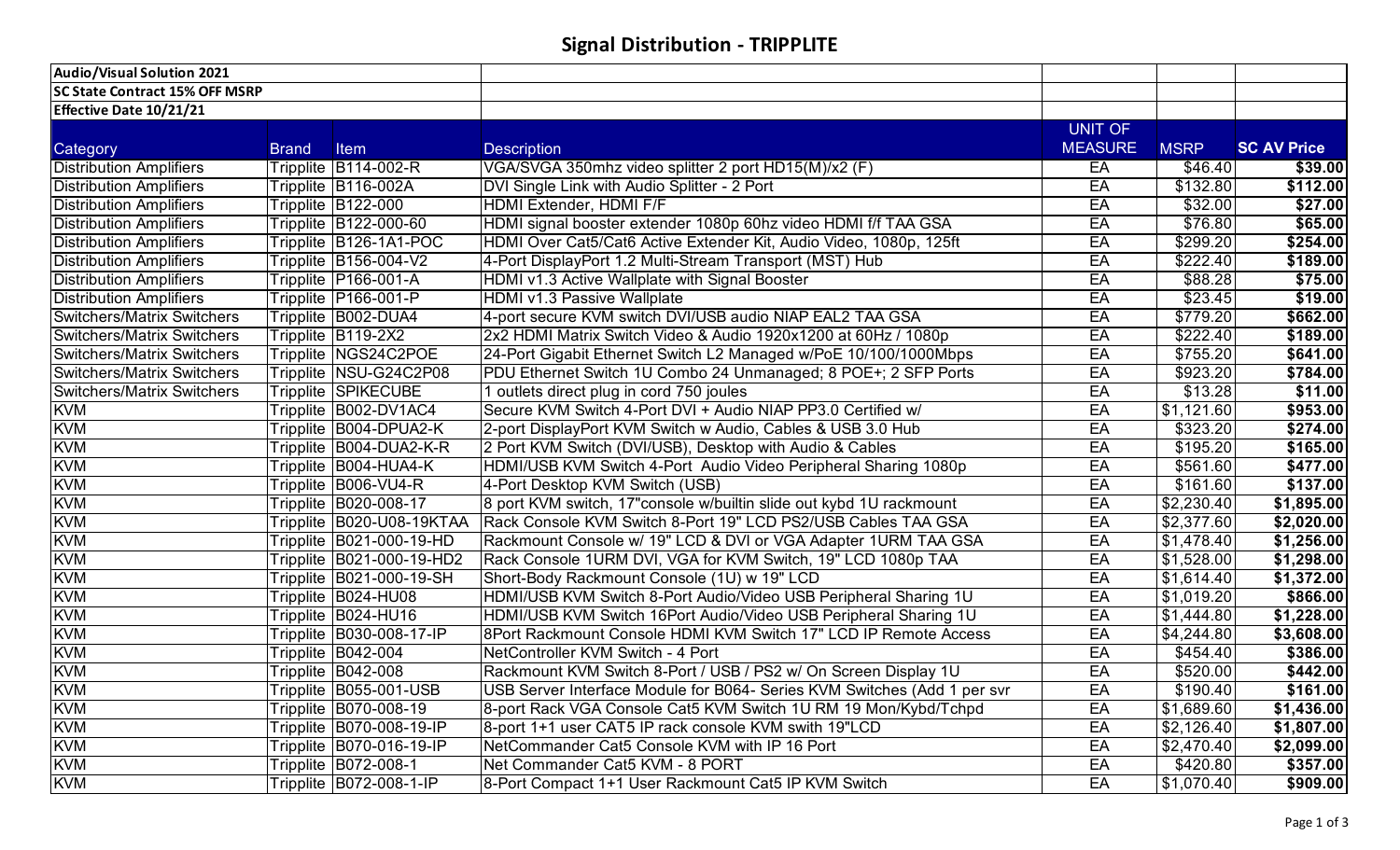## **Signal Distribution - TRIPPLITE**

| <b>KVM</b>                    | Tripplite B072-016-IP2    | 16 Port Cat5 KVM Over IP Switch 1 Local 2 Remote User 1URM                                | EA | \$2,060.80           | \$1,751.00       |
|-------------------------------|---------------------------|-------------------------------------------------------------------------------------------|----|----------------------|------------------|
| <b>KVM</b>                    | Tripplite B078-101-USB-1  | KVM Switch USB Server Interface Unit Virtual Media HD15 USB RJ45                          | EA | \$107.20             | \$91.00          |
| <b>KVM</b>                    | Tripplite B078-101-USB2   | KVM Switch USB Server Interface Unit Virtual Media HD15 USB RJ45                          | EA | \$142.40             | \$121.00         |
| <b>KVM</b>                    | Tripplite B078-101-USB-8  | KVM Switch USB Server Interface Unit HD15 USB RJ45 8 Pack                                 | EA | \$764.80             | \$650.00         |
| <b>KVM</b>                    | Tripplite   P780-006      | KVM Combo Cable Kit for B040 & B042 6' USB / PS/2 6ft                                     | EA | \$43.45              | \$36.00          |
| <b>Fiber Extension</b>        |                           | Tripplite B127F-1A1-MM-HH HDMI Over Fiber Extender kit 4K 60hz ir USB duplex MMF LC TAA   | EA | \$1,188.80           | \$1,010.00       |
| <b>Fiber Extension</b>        |                           | Tripplite  B137F-1A1-MM-HH  HDMI Over Fiber extender Kit 4K 60hz IR USB duplix MMF LC TAA | EA |                      | #VALUE!          |
| <b>Fiber Extension</b>        | Tripplite N785-001-LC-MM  | LC Multimode Fiber Media Converter Gigabit 10/100/1000 RJ45                               | EA | \$256.00             | \$217.00         |
| <b>Twisted Pair Extension</b> | Tripplite B125-150        | HDMI over CAT5 extender (2)RJ45 F,(2) HDMI F                                              | EA | \$161.60             | \$137.00         |
| <b>Twisted Pair Extension</b> | Tripplite B126-002        | 2-PORT HDMI OVER CAT5 EXTENDER/ SPLITTER TAA / GSA                                        | EA | \$222.40             | \$189.00         |
| Twisted Pair Extension        | Tripplite B126-004        | 4-Port HDMI Over Cat5 Extender / Splitter TAA / GSA                                       | EA | \$374.40             | \$318.00         |
| <b>Twisted Pair Extension</b> | Tripplite B126-110        | Tripp Lite HDMI Over Cat5 Active Extender / Remote Repeater Unit TAA GSA                  | EA | \$291.20             | \$247.00         |
| <b>Twisted Pair Extension</b> | Tripplite B126-1A0        | HDMI OVER CAT5 ACTIVE EXTENDER REMOTE UNIT TAA / GSA                                      | EA | \$204.80             | \$174.00         |
| <b>Twisted Pair Extension</b> | Tripplite B126-1A0-WP-1   | HDMI Over Single CAT5 RJ45 Active Ext Remote Wallplate TAA GSA                            | EA | $\overline{$}198.40$ | $\sqrt{5168.00}$ |
| <b>Twisted Pair Extension</b> | Tripplite B126-1A1        | HDMI Over Cat5 Active Extender Kit TAA / GSA                                              | EA | \$291.20             | \$247.00         |
| <b>Twisted Pair Extension</b> | Tripplite B126-1A1-SC4K   | HDMI Over Cat5/Cat6 Extender Transmitter Receiver w/ 4k Upscaler                          | EA | \$336.00             | \$285.00         |
| <b>Twisted Pair Extension</b> | Tripplite B126-1A1-WP     | HDMI Over Cat5 / Cat6 Active Wallplate Extender Kit                                       | EA | \$227.20             | \$193.00         |
| <b>Twisted Pair Extension</b> | Tripplite B126-1P0        | HDMI Over Cat5 Passive Extender Remote Unit TAA / GSA                                     | EA | \$49.60              | \$42.00          |
| <b>Twisted Pair Extension</b> | Tripplite   B130-101-2    | VGA over Cat5 Extender Kit (Transmitter + Receiver)                                       | EA | \$196.80             | \$167.00         |
| <b>Twisted Pair Extension</b> | Tripplite B130-101A-2     | VGA over Cat5 extender with audio, 1 local port, 1 remote port                            | EA | \$204.80             | \$174.00         |
| <b>Twisted Pair Extension</b> | Tripplite B132-004A-2     | 4-Port VGA + Audio over Cat5 Cat6 Extender Splitter Transmitter                           | EA | \$212.80             | \$180.00         |
| <b>Twisted Pair Extension</b> | Tripplite B132-100-1      | VGA over CAT5 extender remote unit                                                        | EA | \$97.60              | \$82.00          |
| <b>Twisted Pair Extension</b> | Tripplite B132-100A       | Tripp Lite VGA + Audio over Cat5 Receiver for B132-002A B132-004A TAA                     | EA | \$129.60             | \$110.00         |
| <b>Twisted Pair Extension</b> | Tripplite B132-100A-WP-1  | VGA + Audio Over CAT5 Receiver RJ45 Wallplate TAA GSA                                     | EA | \$124.80             | \$106.00         |
| <b>Twisted Pair Extension</b> | Tripplite B136-101        | Component Video w/stereo audio over Cat5 extender                                         | EA | \$94.40              | \$80.00          |
| <b>Twisted Pair Extension</b> | Tripplite B140-101X       | DVI OVER CAT5 ACTIVE EXTENDER KIT                                                         | EA | \$289.60             | \$246.00         |
| <b>Twisted Pair Extension</b> | Tripplite B156-002        | 2-Port Displayport Multi Display Splitter Expander Booster TAA                            | EA | \$323.20             | \$274.00         |
| <b>Twisted Pair Extension</b> | Tripplite B165-101        | CAT5 single extender/receiver balun kit active RS-232/serial                              | EA | \$111.20             | \$94.00          |
| <b>Twisted Pair Extension</b> | Tripplite B202-150        | USB over Cat5 Extender Kit                                                                | EA | \$43.20              | \$36.00          |
| <b>Twisted Pair Extension</b> | Tripplite BHDBT-R-SI      | HDBaseT HDMI Over Cat5e/6/6a Extender Receiver Serial and IR Control                      | EA | \$224.00             | \$190.00         |
| Twisted Pair Extension        | Tripplite   P167-000      | HDMI Over Cat5 / Cat6 Wallplate Extender Kit HDMI F/F TAA GSA                             | EA | \$198.62             | \$168.00         |
| <b>Format Converters</b>      | Tripplite   P116-000-HDMI | Compenent VGA Video & Audio to HDMI Converter 1280 x 1024p                                | EA | \$228.97             | \$194.00         |
| <b>Format Converters</b>      | Tripplite P130-000-COMP   | HDMI to Composite Video Audio Converter F/3xF 480i NTSC 576i PAL                          | EA | \$264.83             | \$225.00         |
| <b>Format Converters</b>      | Tripplite P130-000-DP     | HDMI / DVI to DisplayPort Active Video Converter F/F 1080p                                | EA | \$165.52             | \$140.00         |
| Connectivity                  | Tripplite B118-004-UHD    | 4-Port 4K HDMI Splitter Ultra-HD 4K x 2K Video and Audio 3840x2160                        | EA | \$105.60             | \$89.00          |
| Connectivity                  | Tripplite B120-000        | DVI Dual Link Extender, DVI F/F                                                           | EA | \$88.00              | \$74.00          |
| Connectivity                  | Tripplite N235-001-SH     | Cat6 Straight Through Shielded In-Line Snap-In Coupler RJ45 F/F                           | EA | \$28.97              | \$24.00          |
| Connectivity                  | Tripplite N252-024        | CAT6 PATCH PANEL 568B 24 PORT                                                             | EA | \$150.34]            | \$127.00         |
| Connectivity                  | Tripplite N254-024        | 24-port CAT6 patch panel 568B 110 punch down RJ45                                         | EA | \$565.52             | \$480.00         |